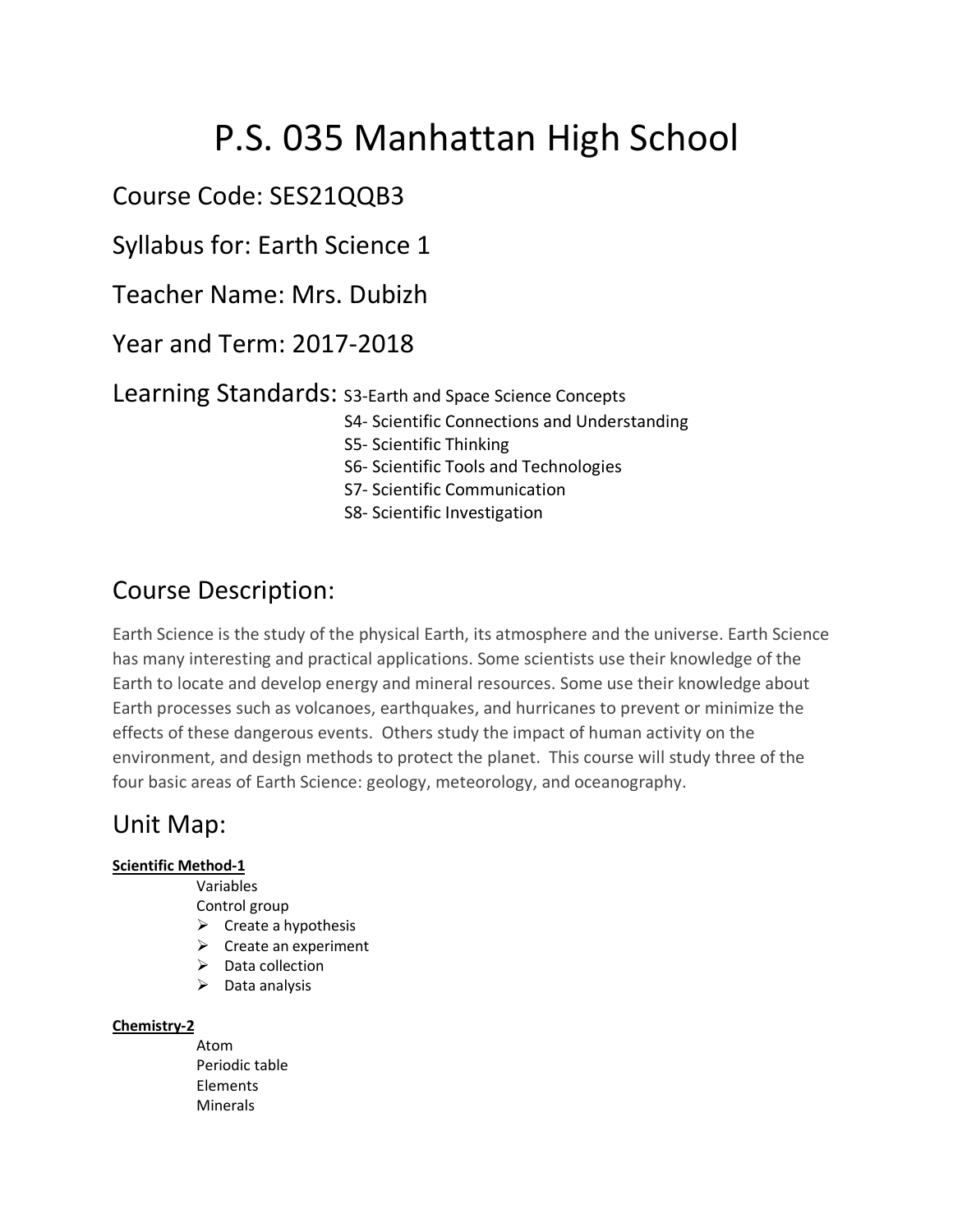Matter Reactions Bonding Compounds Mixtures Cycles of matter Equations Enzymes pH  $\triangleright$  The chemistry of Earth Science

#### **Physics-4**

Force Waves Gravity Electricity Magnets Machines  $\triangleright$  Earth Science examples in physics

#### **Math-5**

Graphs Equations Maps Charts Scientific notation  $\triangleright$  Earth Science uses for Math

#### **Biology-6**

9 processes ATP

DNA

- $\triangleright$  Biotic Abiotic
- Ø Primitive Atmosphere
- $\triangleright$  Using Bio. to study E.S.

#### **Earth Science-3**

Geology Oceanography Meteorology Astronomy Archeology

#### **Creation-7**

Big Bang Theory Nebula Theory Formation of the Planet = Rocks  $\triangleright$  Igneous  $\triangleright$  Sedimentary

 $\triangleright$  Metamorphic

Rock ID

 $\triangleright$  Characteristics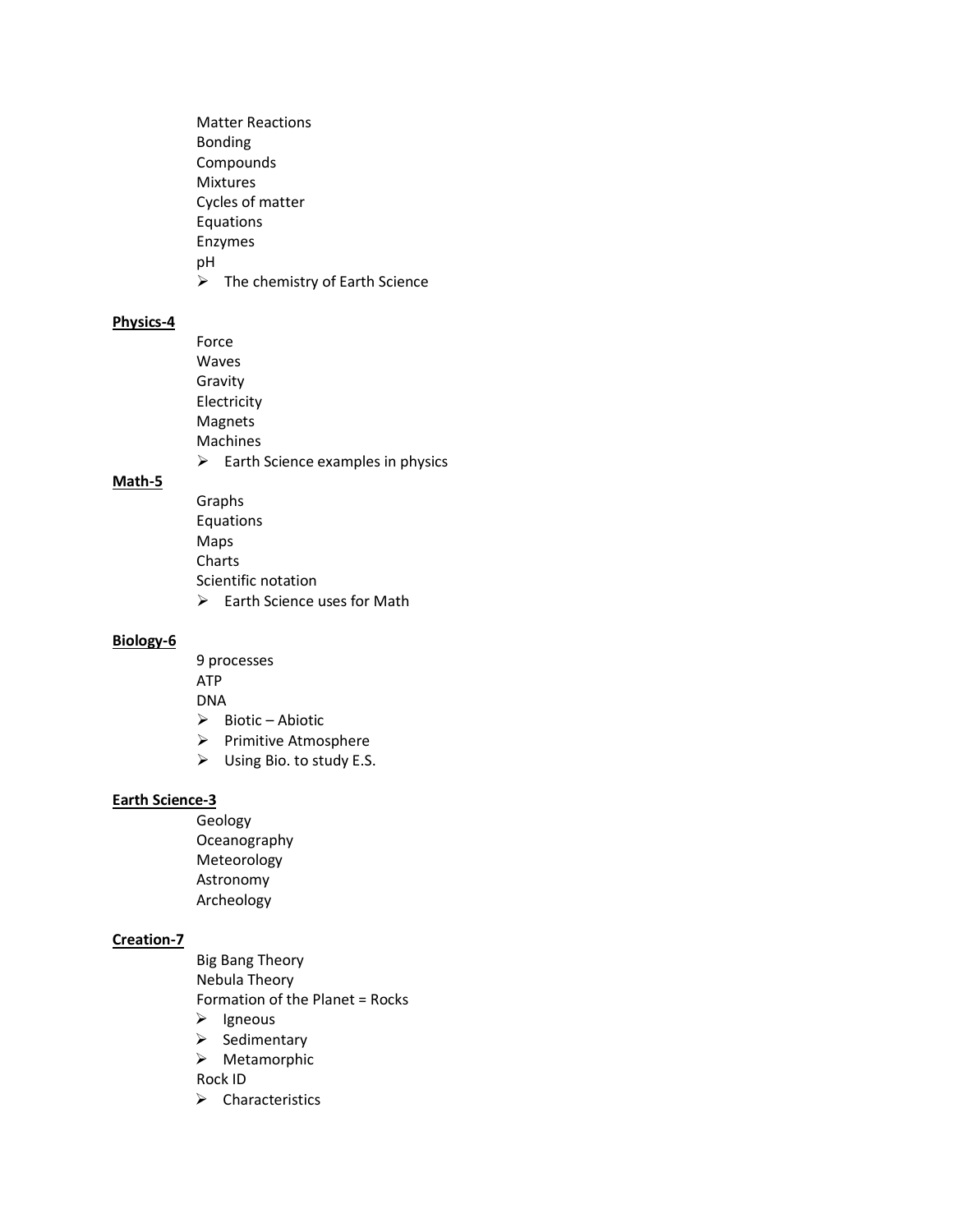#### **The Changing Earth-8**

Layers of the Earth = crust Volcanoes Earthquakes – epi-centers- P&S Waves Weathering Erosion Deposition

#### **Mapping our Geo-history-9**

Tectonic Plates –Pangea Geo-History

 $\triangleright$  Time

 $\triangleright$  Fossils

 $\triangleright$  Radioactive Dating

Mapping the Landscape

- $\triangleright$  Key / Legend
- $\triangleright$  Contour lines
- $\triangleright$  Materials

Geothermal lines

## Course Materials:

Text:

# Glencoe/McGraw Hill - Earth Science, 2008

# Feather, Snyder, Zike, et al.

Workbook:

Globe Fearon / Science Workshop Series:

Seymour Rosen - Geology, 2000

- The Universe, 2000